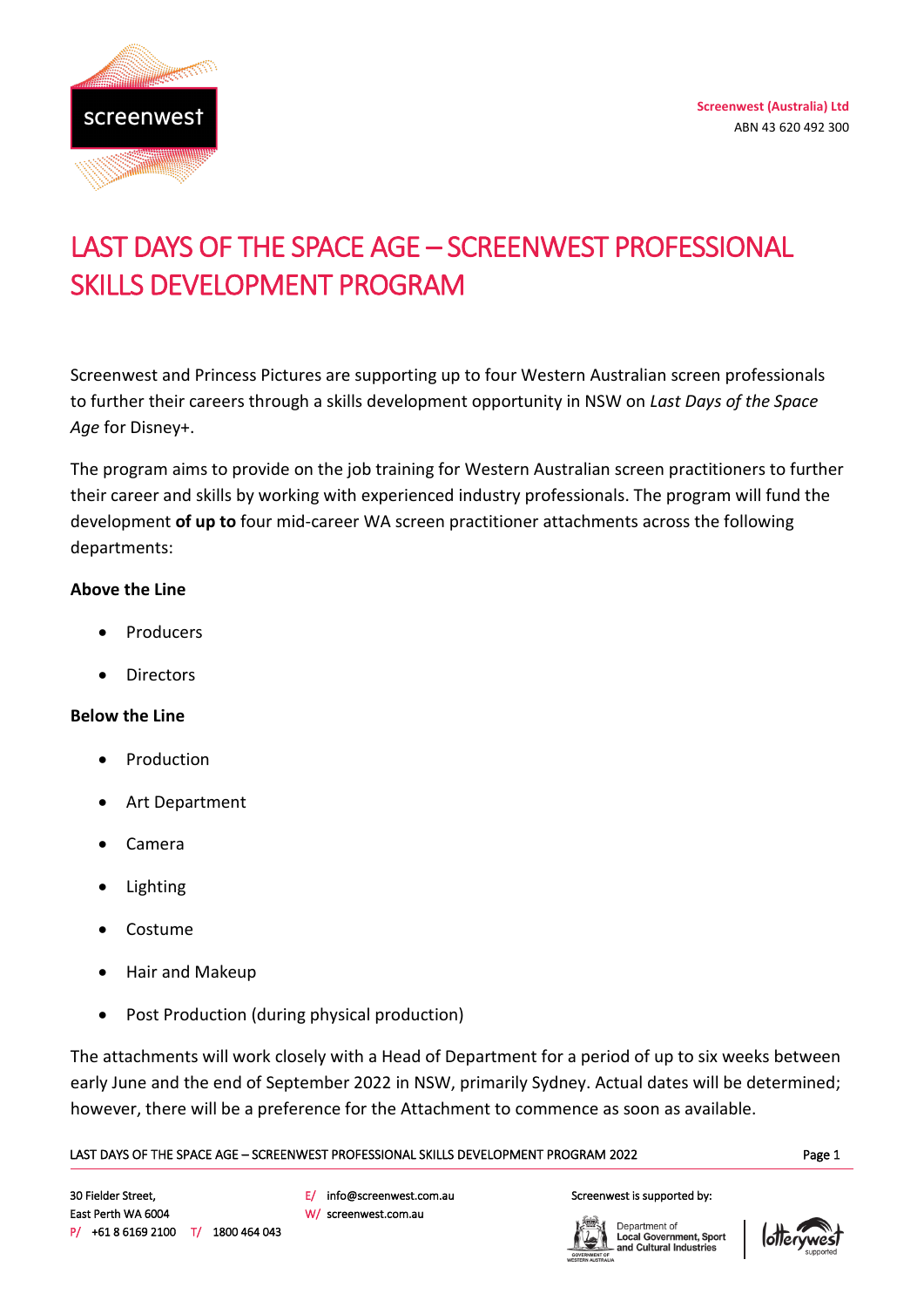People living with disability, Aboriginal and Torres Strait Islander peoples and people from culturally diverse backgrounds are encouraged to apply.

Attachments will be paid award minimums and living away from home allowances.

## Eligibility

The applicant must:

- 1. Meet the general eligibility requirements as set out in the [Screenwest Terms of Trade.](https://www.screenwest.com.au/about/publications/)
- 2. Be a Western Australian resident as defined in the Screenwest Terms of Trade that demonstrates a strong commitment to a career in the screen industry in WA.
- 3. Be 18 years of age or older.
- 4. Have a clear, demonstrated commitment to a professional career in the screen industry in the area they are applying for the Attachment.
- 5. Have had at least two paid roles in the area they are applying for, on projects that have been commercially broadcast, theatrically released, released on an online platform OR accepted into a festival
- 6. Not be a full-time student.
- 7. Be able to commit to participating in the attachment for its entire duration.
- 8. Have a positive attitude and strong work ethic.

The successful applicant/s will be mutually decided upon by the Production Company in consultation with Screenwest Management.

## Assessment Criteria

Eligible applications will be assessed against the following criteria:

- 1. The commitment to pursuing a career in the screen industry with a particular focus on the relevant area.
- 2. The benefit of the attachment to advance the applicant's career objectives and skillset.
- 3. The benefit to the capacity development of the Western Australian Screen Industry.
- 4. Applicant's ability to commit to the entire duration of the attachment period.

#### LAST DAYS OF THE SPACE AGE – SCREENWEST PROFESSIONAL SKILLS DEVELOPMENT PROGRAM PAGE 2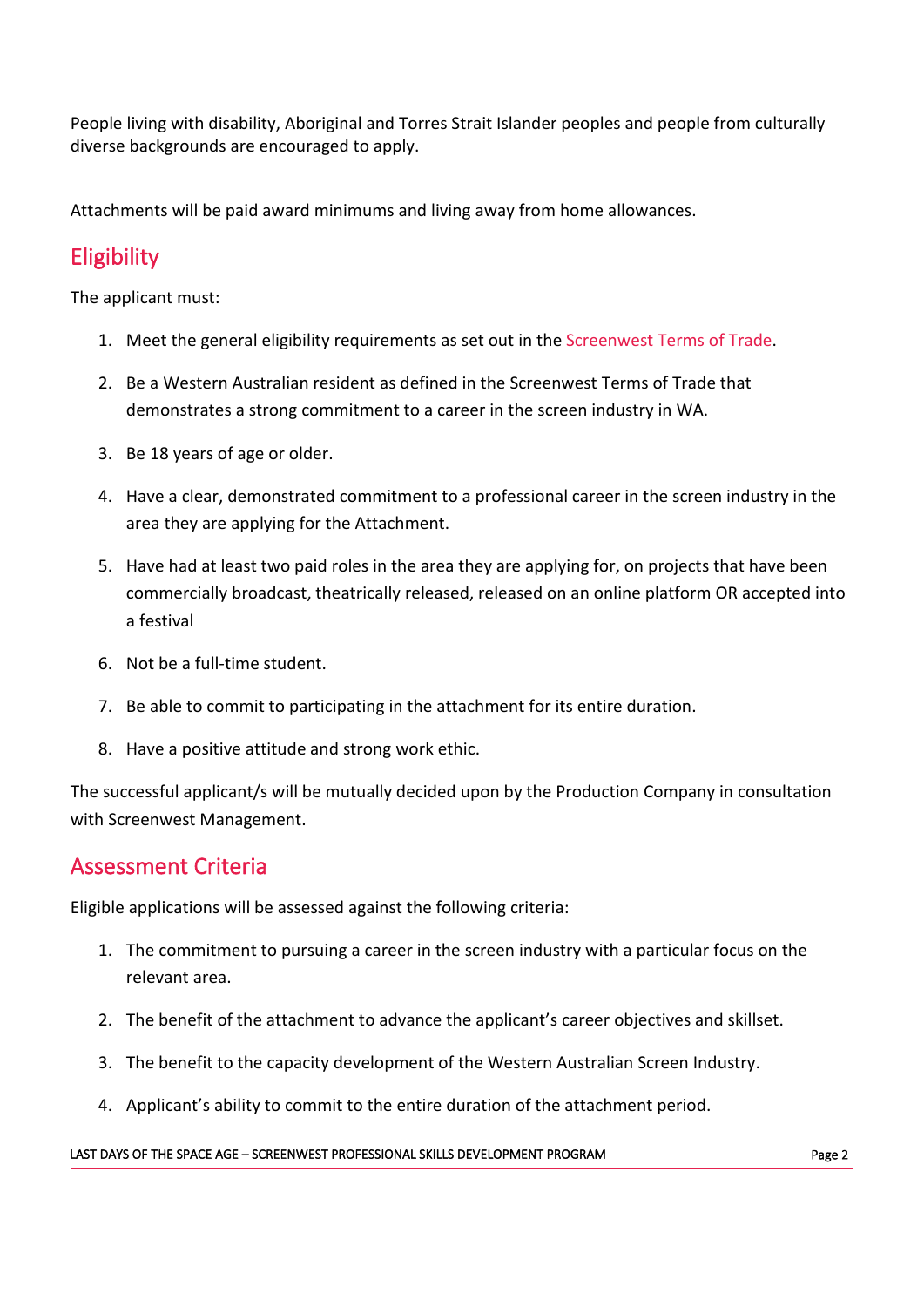## Application Process

Applications must be completed in full and submitted by 5pm AWST on Thursday 9 June 2022.

### Applying:

- Applicants will need to provide the below materials via email to: [funding@screenwest.com.au,](mailto:funding@screenwest.com.au) with Subject Line: Screenwest Professional Skills Development Program Application.
	- o *Applications emailed directly to individual Screenwest staff members will not be accepted.*
	- o *An application receipt will be automatically forwarded to the applicant from this email address to confirm Screenwest has received the application. It is the applicant's responsibility to contact Screenwest if an application receipt has not been received within two working days, as your application may not have been received.*
- A short CV (maximum two pages) outlining the applicant's experience in the relevant area.
	- A short (maximum one page) statement of how this attachment will benefit the applicant's career objectives.

### After you Submit:

- Only applications that meet the eligibility criteria will be forwarded to the Production Company.
- Eligible applications will be shortlisted.
- Princess Pictures will conduct interviews with shortlisted applicants.
- The successful applicant/s will be mutually decided upon by the Production Company in consultation with Screenwest Management.
- All applicants will be notified about the outcome of their application.

## Terms of Funding

- Successful applicant Attachments will be engaged directly by the Production Company.
- The Attachment will be paid a weekly rate for 50 hours a week.